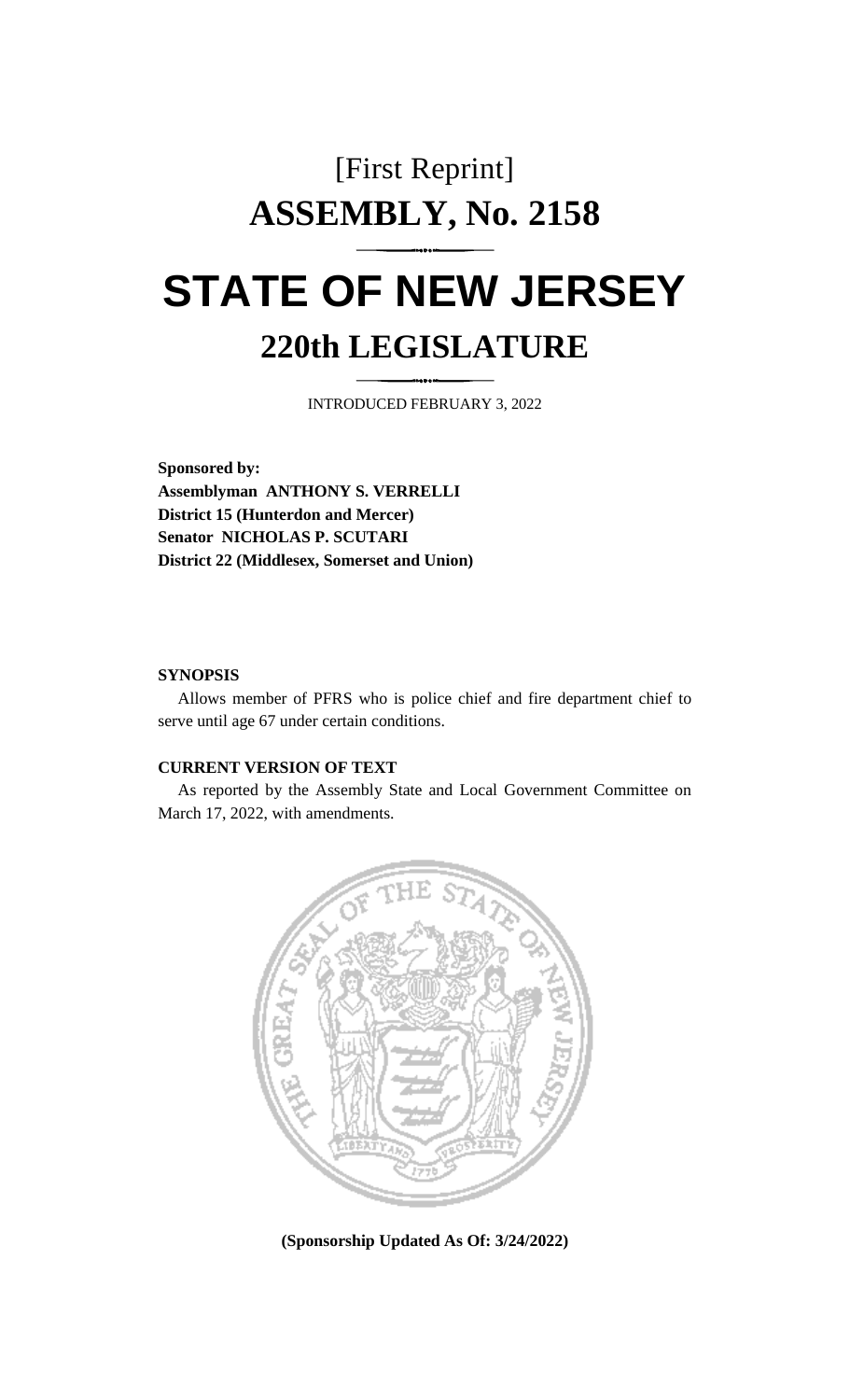**AN ACT** concerning mandatory retirement age of police chiefs and fire department chiefs and **<sup>1</sup> [**amending**]** supplementing**<sup>1</sup>** 3 P.L.1944, c.255<sup>1</sup>(C.43:16A-1 et seq.)<sup>1</sup>. **BE IT ENACTED** *by the Senate and General Assembly of the State of New Jersey:* **[**1. Section 5 of P.L.1944, c.255 (C.43:16A-5) is amended to read as follows: 5. (1) Any member in service who has attained age 55 years may retire on a service retirement allowance upon filing a written and duly executed application to the retirement system, setting forth at what time, not less than one month subsequent to the filing thereof, he desires to be retired. Any member in service who attains age 65 years shall be retired on a service retirement allowance forthwith on the first day of the next calendar month, except that a member hired prior to January 1, 1987 may remain a member of the system until the member attains age 68 years or 25 years of 19 creditable service, whichever comes first.  $\Delta$  member appointed as a police chief of a law enforcement agency or a chief of a fire department may remain a member of the system until the end of the 22 calendar year in which the member attains age 67 years provided: (a) the member was appointed as a police or fire department 24 chief prior to attaining 65 years of age; and (b) the appointing authority affirmatory votes by a majority of 26 its members to retain a police or fire department chief who is older 27 than 65 years of age. (2) Upon retirement for service a member shall receive a service retirement allowance which shall consist of: (a) An annuity which shall be the actuarial equivalent of his aggregate contributions and (b) A pension in the amount which, when added to the member's annuity, will provide a total retirement allowance of one-sixtieth of his average final compensation multiplied by the number of years of his creditable service, or 2% of his average final compensation multiplied by the number of years of his creditable service up to 30 plus 1% of his average final compensation multiplied by the number of years of creditable service over 30, or 50% of his final compensation if the member has established 20 or more years of creditable service, whichever is greater. (3) (a) Any member of the retirement system as of the effective date of P.L.1999, c.428 who has 20 or more years of creditable service at the time of retirement shall be entitled to receive a retirement allowance equal to 50% of the member's final compensation plus, in the case of a member required to retire

**EXPLANATION – Matter enclosed in bold-faced brackets [thus] in the above bill is not enacted and is intended to be omitted in the law.**

**Matter underlined thus is new matter.**

**Matter enclosed in superscript numerals has been adopted as follows: Assembly ASL committee amendments adopted March 17, 2022.**